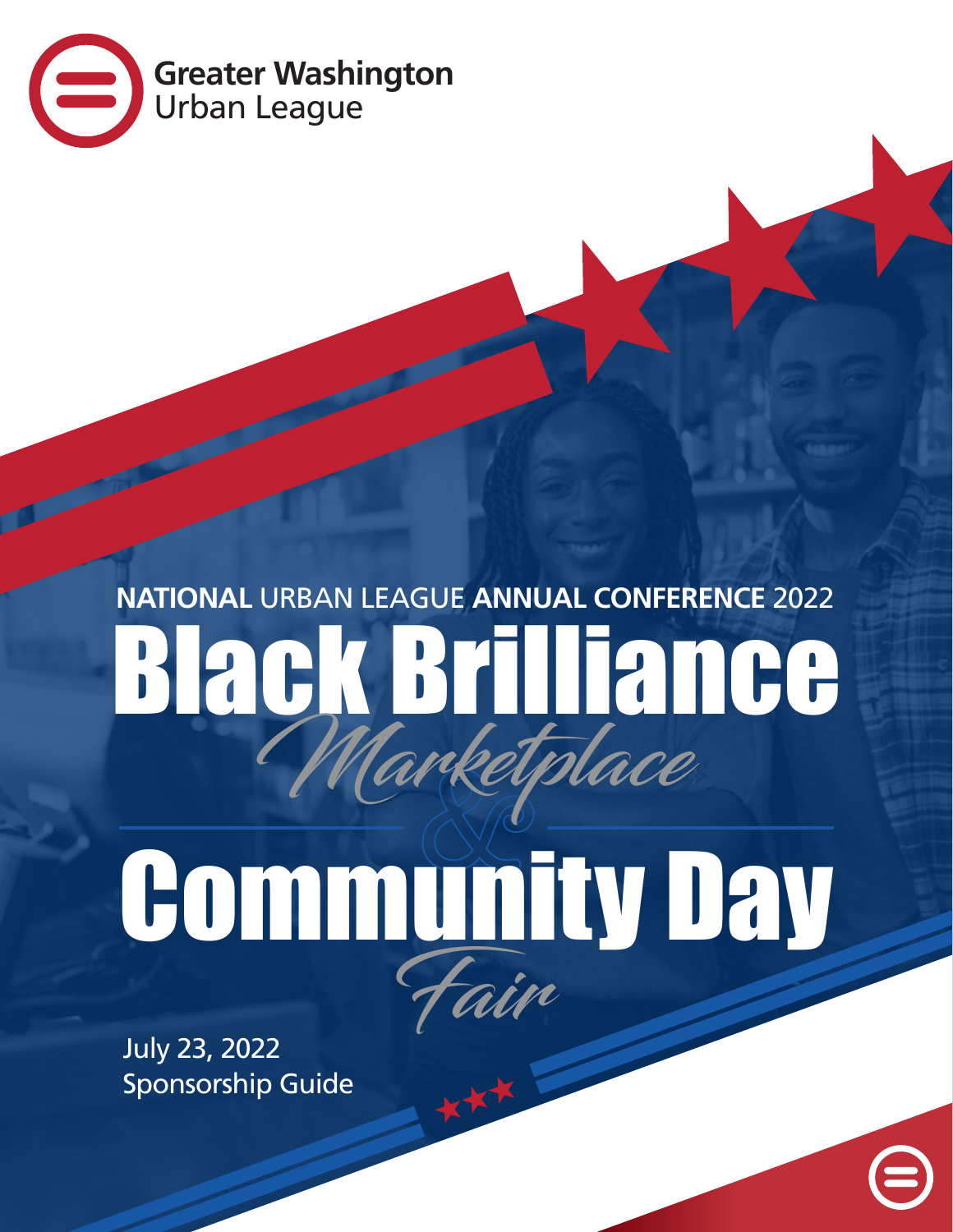

### **Black Brilliance**

#### **NATIONAL** URBAN LEAGUE **ANNUAL CONFERENCE** 2022

The Greater Washington Urban League's Entrepreneurship Center welcomes you to join the Black Brilliance Marketplace (hybrid format) at the National Urban League's 2022 Conference – Saturday July 23, 2022 – 10:30 a.m. to 4 p.m., virtual and in-person at the Walter E. Washington Convention Center, Hall A, Washington, DC.

We are selecting 50 of the Greater Washington, DC area's top emerging and established Black-owned businesses to be featured in the Marketplace. As a hybrid event, it will include 10 premier in-person and 40 virtual booths. Benefits of participation include customer acquisition – with which comes increased revenue and visibility, and networking with likeminded businesses and professionals. If you are majority Black-owned and based in the DMV, please reach out to us to confirm eligibility.

#### Black Brilliance Marketplace Sponsor Sponsor Amount: \$10,000

- Logo on Marketplace signage
- Logo and link on GWUL website
- Mention in GWUL social media postings
- Inclusion in GWUL event recap video
- Eligible for inclusion in virtual Marketplace looping advertisement (additional sponsorship required)
- 2 tickets to GWUL Opening Reception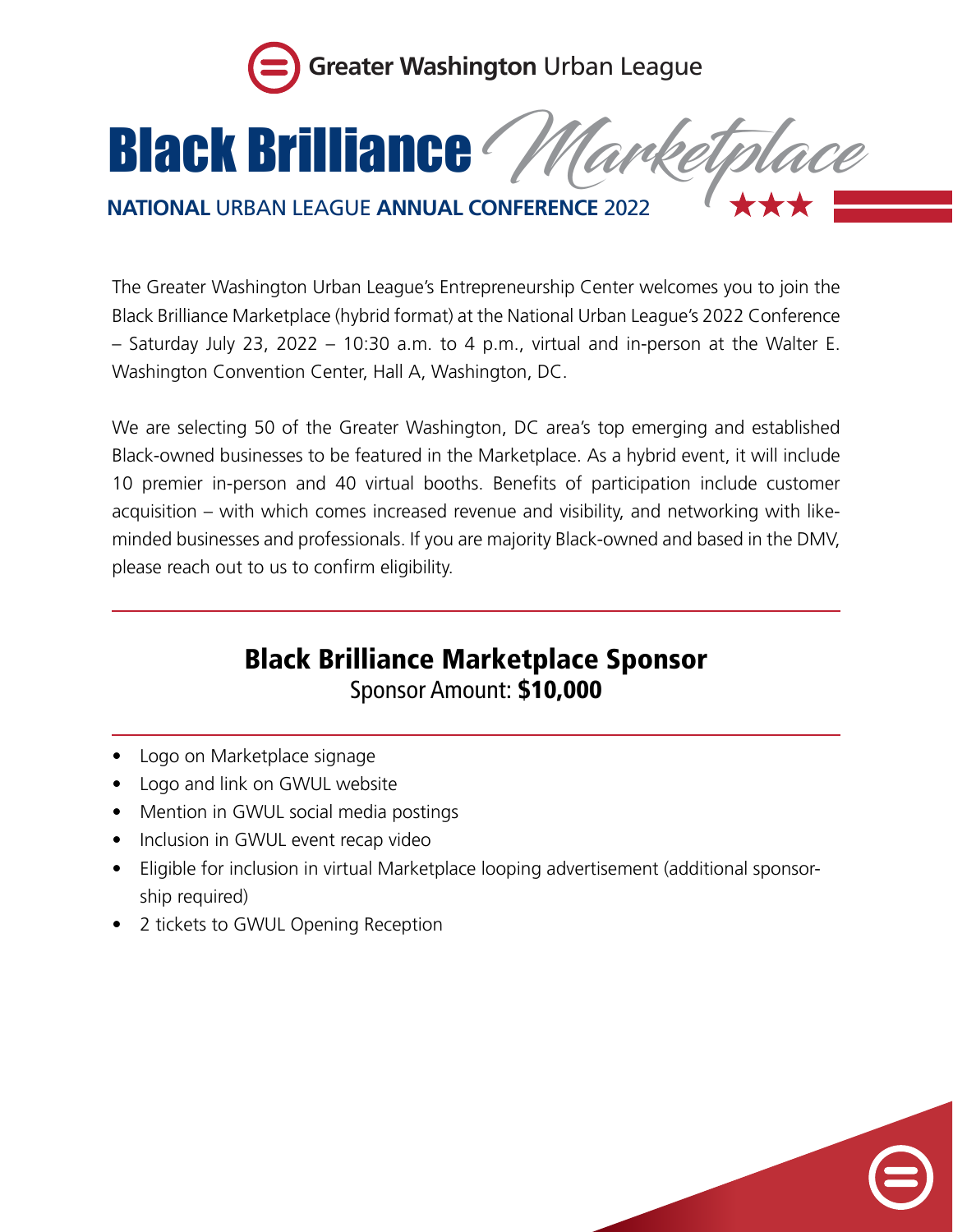

## **Community Day** *Hair*

#### **NATIONAL** URBAN LEAGUE **ANNUAL CONFERENCE** 2022

\*\*\*

The Greater Washington Urban League (GWUL) presents a comprehensive solution to the holistic health, wellness, and abundance of Black families: Community Day. Join us on Saturday July 23, 2022 – 10:30 a.m. to 4 p.m. at the Walter E. Washington Convention Center, Hall A, Washington, DC.

We know our community works tirelessly all year, and the GWUL is giving back with an exhaustive array of activities: fulfill physical and emotional health goals with free screenings at our wellness booths; enjoy healthy food that also supports Black farmers; ensure children are prepared for the upcoming school year with both a book fair and backpack giveaway; and explore financial opportunities including employment and homeownership.

#### Community Day Fair Sponsor Sponsor Amount: \$10,000

- Logo on Community Day signage
- Logo and link on GWUL website
- Mention in GWUL social media postings
- Inclusion in GWUL event recap video
- Onsite video interview for GWUL social media
- 2 tickets to GWUL Opening Reception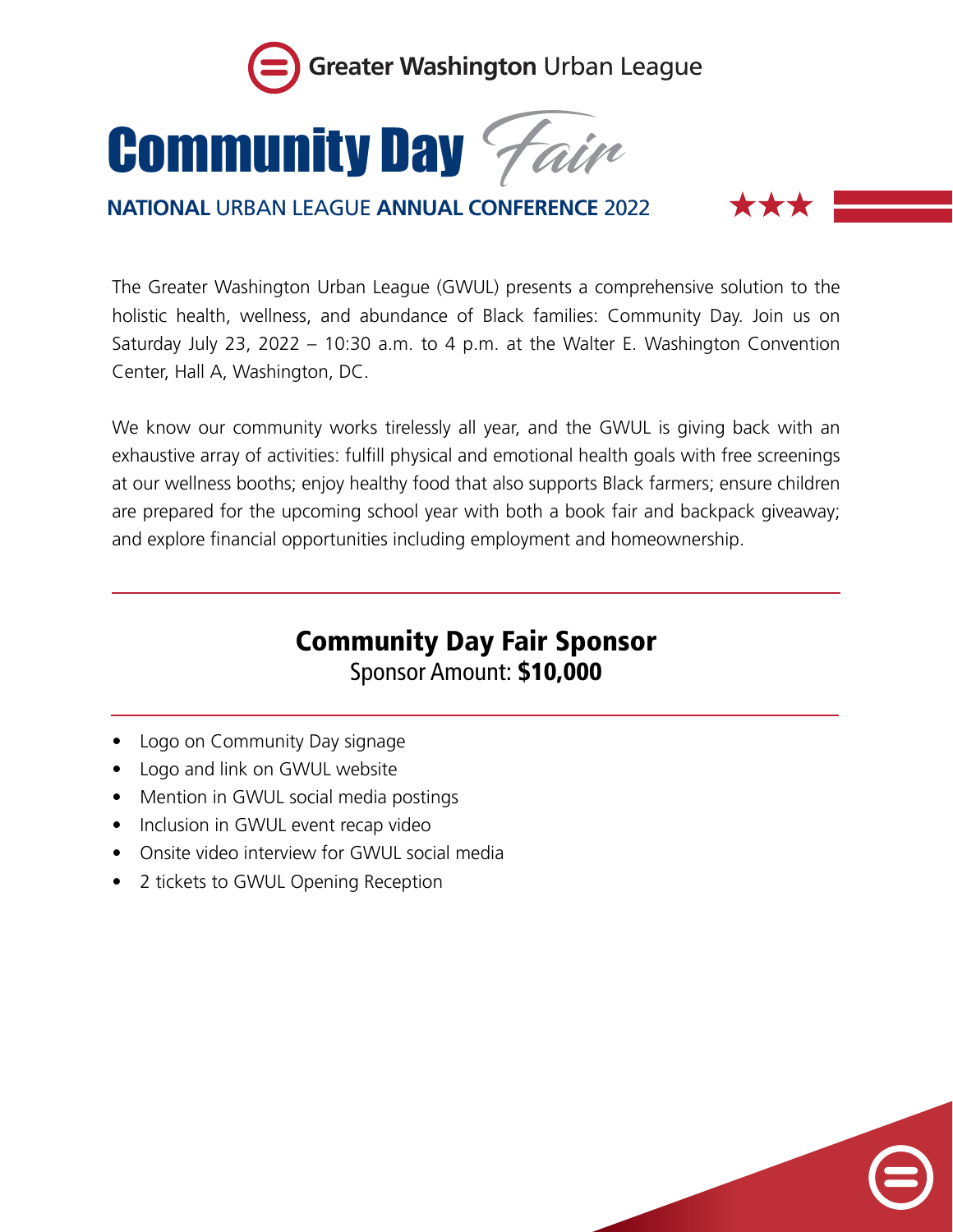



**NATIONAL** URBAN LEAGUE **ANNUAL CONFERENCE** 2022

#### **XXXX**

#### **Black Farmers Market (1,500 lbs. Produce Give Away)**

The Greater Urban Washington League will be hosting a framers market in support of our local Black farmers. We aim to give out free bags of fresh produce to families attending community day.

#### **Black Children's Bookfair (1,500 Book Give Away)**

The League will be giving away age-appropriate books that celebrate Black culture, promote self-love, and emotional health. The books will make reading fun and allow our scholars to "see what they can be!"

We invite you to purchase from our wishlist and ship to Greater Urban Washington League, or send a financial donation.business opportunity for participating vendors over the past several years, and we look forward to meeting you there!

#### **BOOK WISHLIST**

Additional sponsorship required, contact us at: **sponsorship@gwul.org**